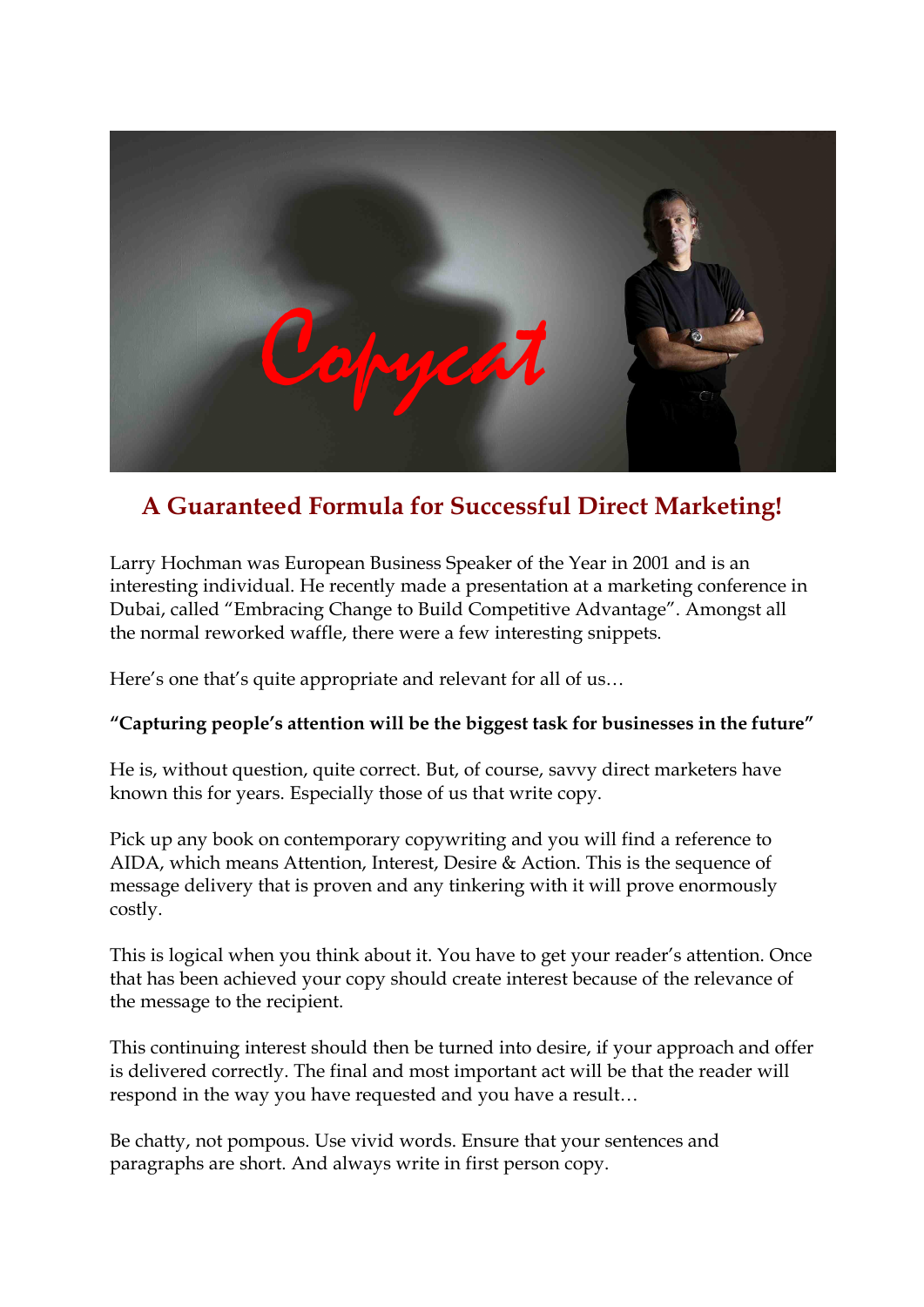Formulaic? Sure. But that's what works. It has been proven millions of times over the years. Anyway, what's wrong with writing to a formula ? When you look at most forms of contemporary communication – you'll find they are all pretty much formula based.

A lot of people think writing to a formula is a backward step and leads to uninspiring work. Well, Mozart wrote 41 pretty useful symphonies all to much the same formula. Bach too, composed with mathematical precision.

So, don't change this sequence. If you do, your letter will underperform.

This is not an opinion by the way, it is a guarantee.

The master John Caples referred to it as – 'Stop Prospect, Hold Prospect, Create Desire, Justify, Prove & Authenticate, Make It Easy To Act'.

As I have mentioned in previous articles, you have to start strong. It is the only way. In today's ever increasing clutter, it is vital to that your message gets the recipient's attention. It must connect and connect early. You have to rise above the general noise level.

You will have read letters today that are limp and lifeless. They didn't get your attention – and, where are they now? Easy….

…in that bin by the side of your desk.

Here are a couple of such letters, produced by people who obviously like to waste their money:

# **ElementalIT**

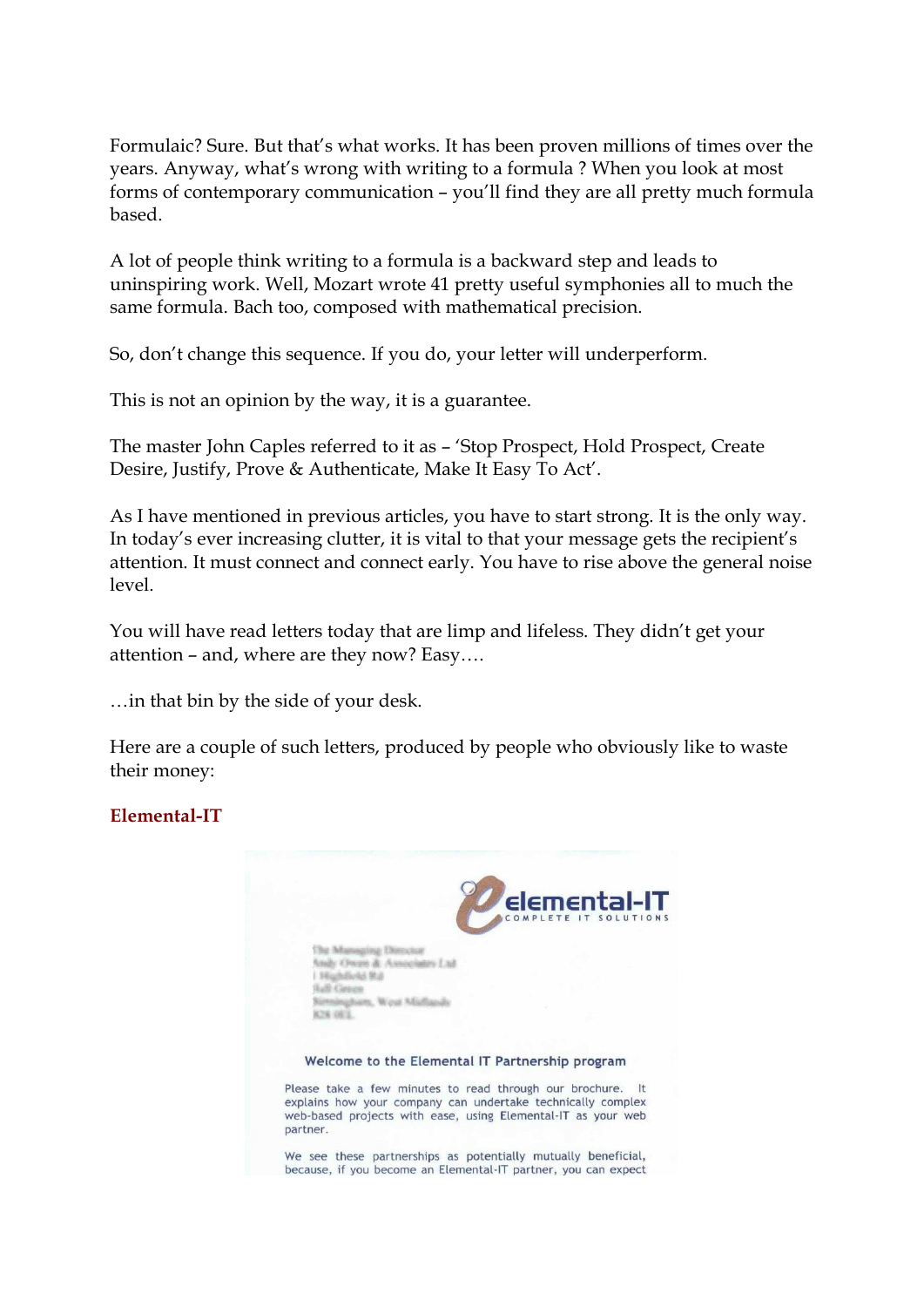Like the time-honoured monstrosity of the "may I take this opportunity to introduce my company to you" ( to which the answer is always NO ) "Welcome to.." is a close second in hopeless openings.

I don't want to be welcomed and, I certainly don't want to take a few minutes to read

through your brochure. Show me a benefit and give me a reason to be interested...<br>…but do it fast. Probably written by the MD himself. Addressing is also abysmal and no salutation either. Not a chance of working…

### **The Irish Linen Company**



Well now, isn't this nice? The Irish Linen Company is situated in the heart of Belfast. It is also proud to announce…..

…sorry chaps, I'm gone. You've lost me…No benefit to me at all.

How many times do people want reminding?. People buy benefits not features. If this writer wants to talk about his company, then fine. Just don't expect the recipients to read it. Because they won't...

Also they don't know how to create a correct salutation…staggering really isn't it?

On the brighter side, here's an excellent example that produced a good return on investment as well as creating an extra notch in the loyalty ladder…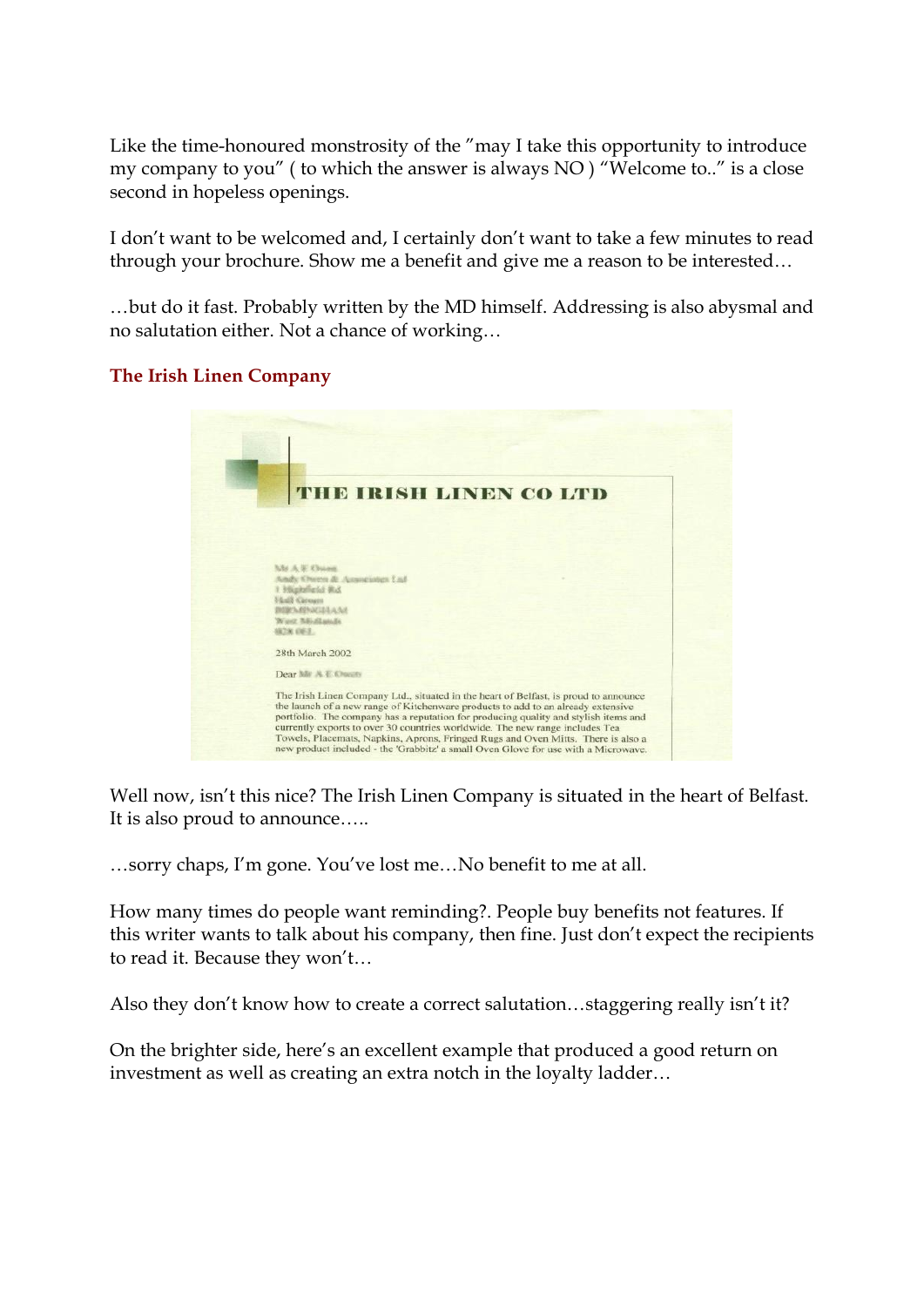# **The Glenlivet**



This is wonderful stuff. Lovely descriptive quote that is absolutely irresistible, leading you to immensely appealing and captivating opening copy.

The writer understands how to connect and capture the attention of the reader. Note the 'Dear Andy' salutation…

This mailing incidentally contained a miniature and a questionnaire, which I readily drank and completed in that order.

This mailing is very much on the lines of the superb Jack Daniels mailings of a few years ago.

## **At least someone out there understands…**

It appears clear that to unenlightened souls, the apparent triviality of a letter suggests that studying the principles and dynamics of contemporary copywriting is unimportant. Nothing is further from the truth. If you want your expensively created mailing pack to perform, or your expensive ad to attract and inspire, then it is vital to at least try and understand the process.

To remind you what Larry said earlier, "Capturing people's attention will be the biggest task for businesses in the future"